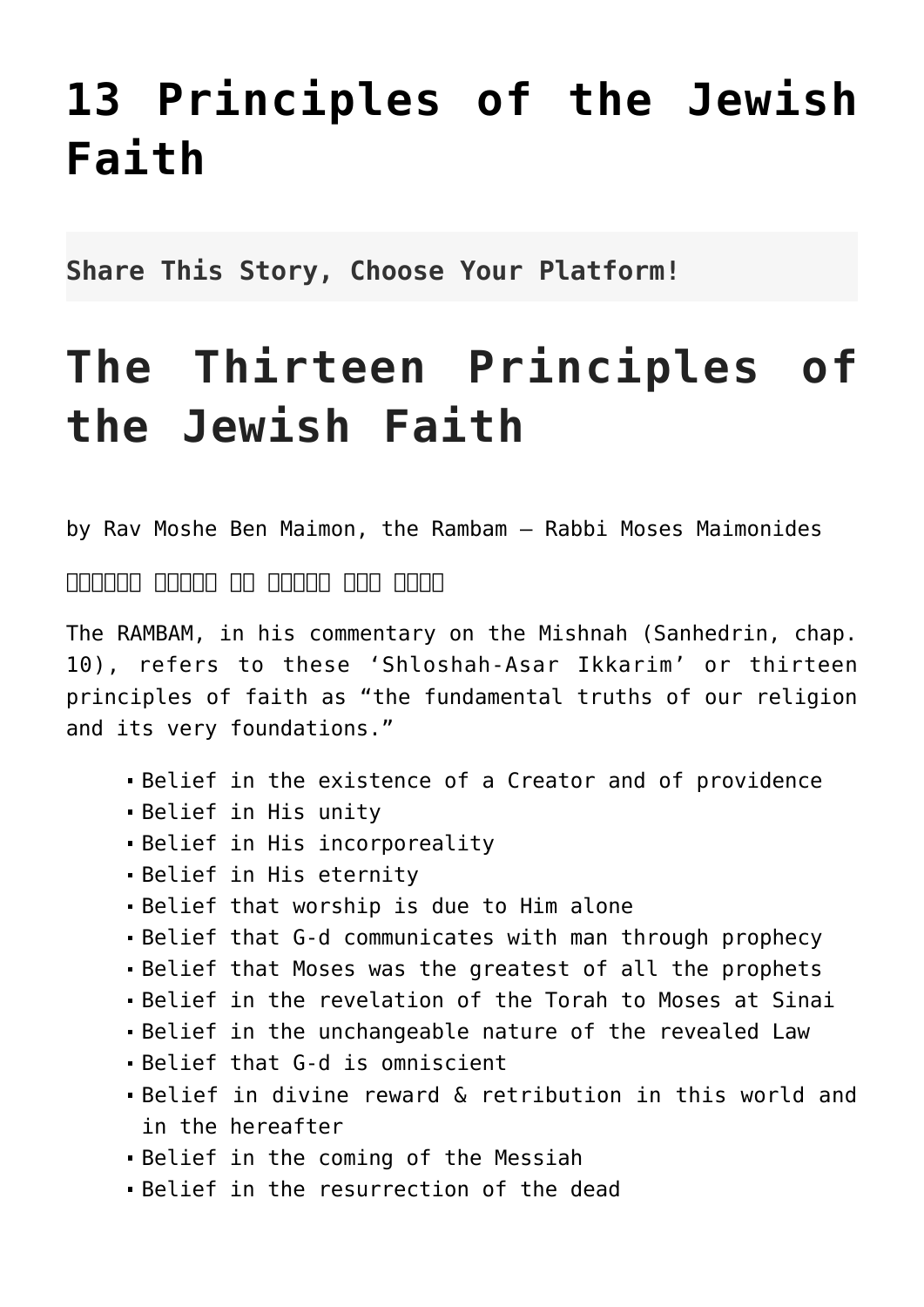## Yud Gimmel Ikrim – עקרים יג

From The Siddur (prayer book)

- 1. I believe with perfect faith that the Creator, blessed be His name, is the Creator and Guide of everything that has been created, and that He alone has made, does make, and will make all things.
- 2. I believe with perfect faith that the Creator, blessed be His name, is One, and that there is no oneness like His in any way; and that He alone is our G-d, who was, is, and ever will be.
- 3. I believe with perfect faith that the Creator, blessed be His name, is not a physical body, and no physical phenomena can apply to Him, and that He has no form whatsoever.
- 4. I believe with perfect faith that the Creator, blessed be His name, is the first and is the last.
- 5. I believe with perfect faith that the Creator, blessed be His name, is the only one to whom it is proper to pray, and that it is not proper to pray to anyone else.
- 6. I believe with perfect faith that all the words of the prophets are true.
- 7. I believe with perfect faith that the prophecy of Moses our teacher, peace be to him, was true, and that he was the father of all the prophets, both of those who preceded him and of those who followed him.
- 8. I believe with perfect faith that the entire Torah which we now possess is the same that was given to Moses our teacher, peace be to him.
- 9. I believe with perfect faith that this Torah will not be changed, nor will there be any other Torah from the Creator, blessed be His name.
- 10. I believe with perfect faith that the Creator, blessed be His name, knows all the actions and thoughts of human beings, as it is said, It is He who fashions the hearts of them all, who discerns all their actions. (Psalms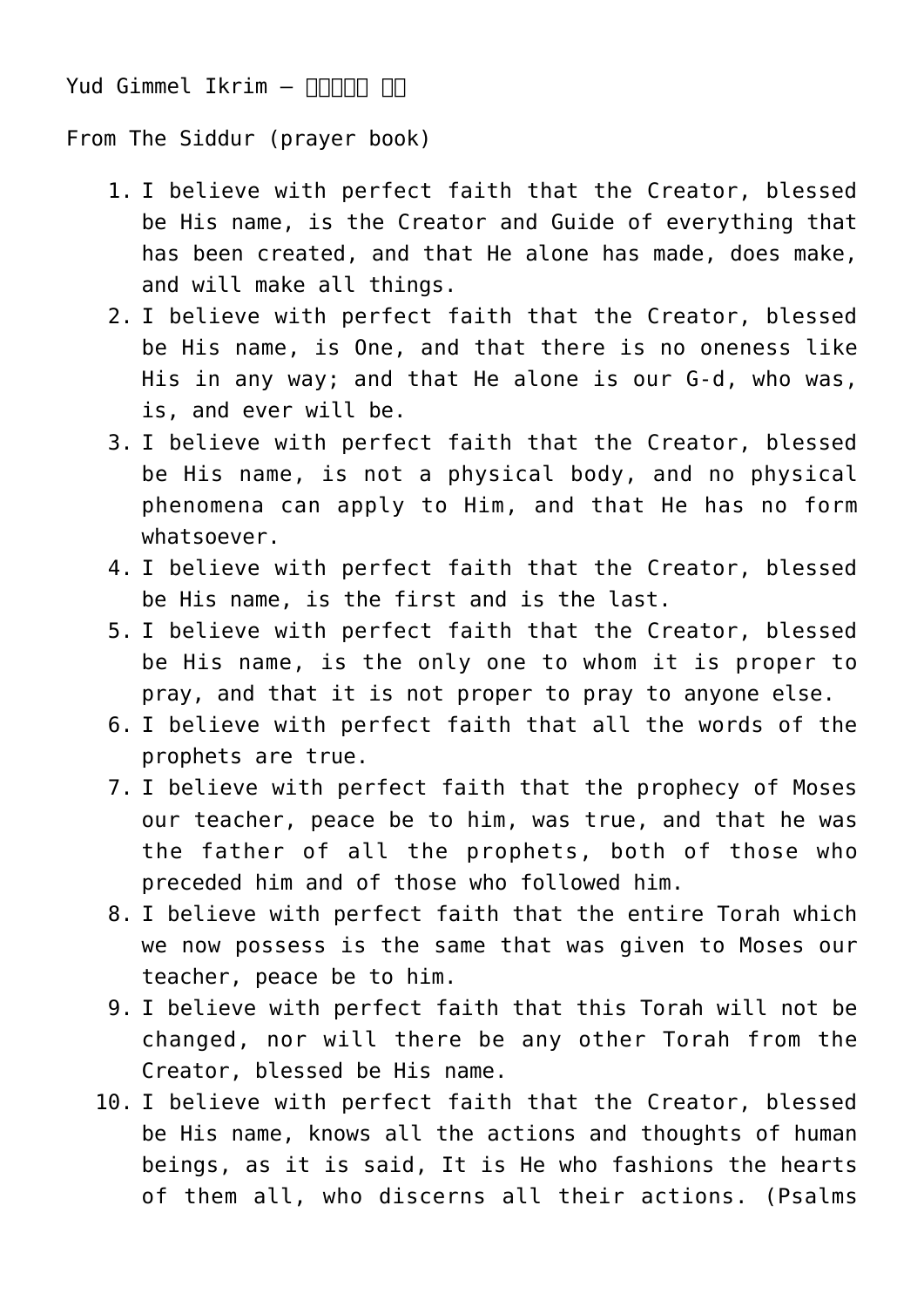33:15)

- 11. I believe with perfect faith that the Creator, blessed be His name, rewards those who keep His commandments, and punishes those who transgress His commandments.
- 12. I believe with perfect faith in the coming of the Messiah, and, though he tarry, I wait daily for his coming.
- 13. I believe with perfect faith that there will be a resurrection of the dead at the time when it will please the Creator, blessed be His name and exalted be His mention for ever and ever.

In what has become one of his most celebrated and well‑known works, Maimonides, in his commentary on the Mishnah, compiles what he refers to as the Shloshah-Asar Ikkarim, the Thirteen Articles of Faith, compiled from Judaism's 613 commandments found in the Torah. The Thirteen Articles of Jewish faith are as follows:

- 1. Belief in the existence of the Creator, be He blessed, who is perfect in every manner of existence and is the Primary Cause of all that exists.
- 2. The belief in God's absolute and unparalleled unity.
- 3. The belief in God's non-corporeality, nor that He will be affected by any physical occurrences, such as movement, or rest, or dwelling.
- 4. The belief in God's eternity.
- 5. The imperative to worship Him exclusively and no foreign false gods.
- 6. The belief that God communicates with man through prophecy.
- 7. The belief that the prophecy of Moses our teacher has priority.
- 8. The belief in the divine origin of the Torah(Bible).
- 9. The belief in the immutability of the Torah(Bible).
- 10. The belief in divine omniscience and providence.
- 11. The belief in divine reward and retribution.